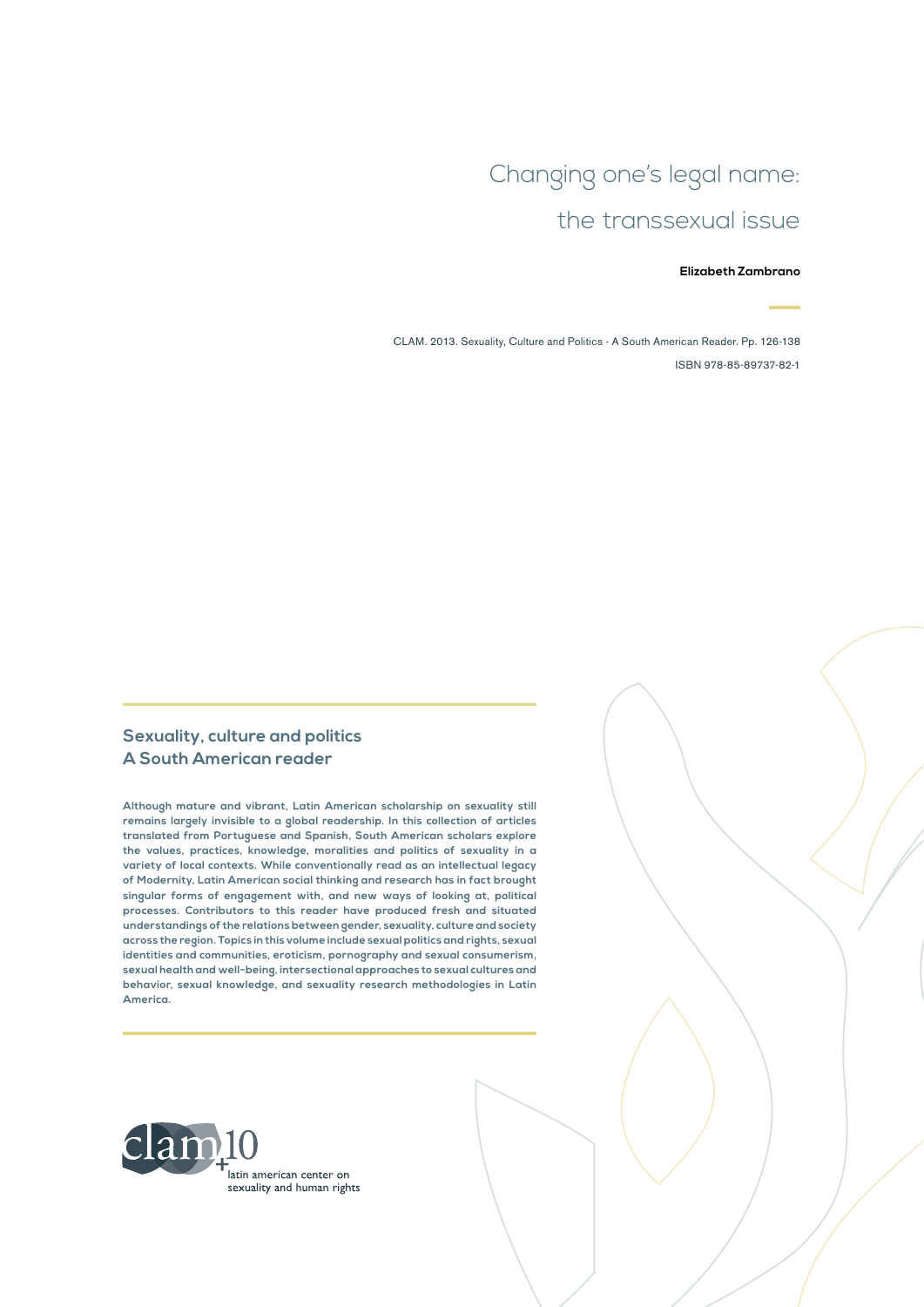# Changing one's legal name: the transsexual issue\*

#### **Elizabeth Zambrano \*\***

The right to live is the first right that comes to mind when considering human rights. Without it the others would not even exist. The right to live refers to the physical whole, but also moral integrity, privacy, intimacy, honor, dignity, and one's individual image. In other words, it is the right not to be treated in a degrading and dehumanizing fashion.

By means of its institutions the Modern State—as the guardian of the right to live must seek ways to protect the individual, since people pay taxes and obey laws, leading them to believe they deserve protection. This protection extended to everyone, including those who are part of minority groups, such as transsexuals. For members of this group, being individually and socially integrated means to change one's legal name, and this is determined by a radical form of surgery.

I address matters relating to sex, sexuality and transsexual rights have created interdependence and tension between medicine and law, as well as the social construction of the mandatory male and female roles supported by biological sex and the efforts to improve the social condition that have been offered up by the law.<sup>1</sup>

## **The Regulation of Sex and Sexuality**

In our society sex has been historically regulated by the institutions of church, law and medicine, which have determined the existence of:

- 1. Two sexes, male and female.
- 2. Two genders, masculine and feminine.
- 3. A "correct" way for these categories to relate to each other: heterosexuality.

In this way sex, gender, sexual orientation and sexual practices have been established according to a certain "normal standard" directed mainly at the perpetuation of the

<sup>\*</sup> Translated from Portuguese by Marcos Apolonio. Originally published as: ZAMBRANO, E. 2004. "Mudanças de nome no registro civil: a questão transexual". In: ÁVILA, M. B., A. P. PORTELLA & V. FERREIRA. *Novas legalidades e democratização da vida social:família, sexualidade e aborto*. Rio de Janeiro: Garamond. P. 95-112.

<sup>\*\*</sup> PhD. MD. Psychoanalyst. Associate researcher at the Center for the Study, Care and Research on Childhood and Adolescence.

<sup>&</sup>lt;sup>1</sup> The data presented here is based on research done in 2001 and 2002 (Zambrano, 2003).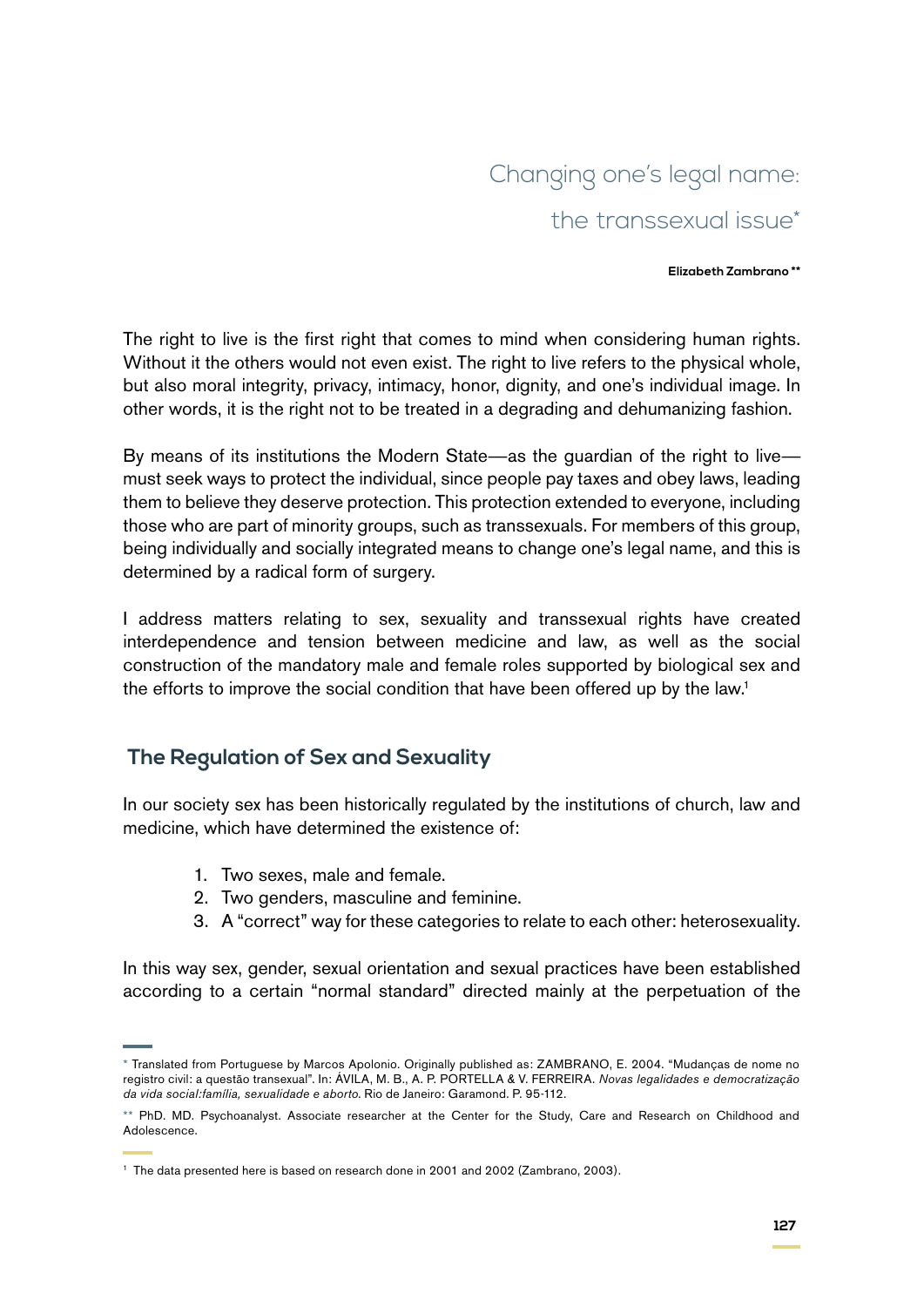human species through procreation. Deviations from this standard have historically been perceived as "sin", "crime", or "illness" according to the institutions in charge of regulating social discourse. This understanding is usually approved by common sense. This means that people who have sex with people of the same sex, people who dress and behave as if they are of the opposite sex, and people who feel they belong to the sex that is not their biological one have traditionally transgressed social norms, being perceived as "sinners", "sick", or "criminals". This has been the case for homosexuals, *travestis2* and transsexuals. The emerging problem has thus been how to deal with differences running up against concepts which are so embedded in our culture as the dichotomous classification of sex and gender and the social commandment towards heterosexuality.

These "truths" regarding the normal and the pathological are at the core of medical and legal reflections regarding transsexuals and they support solutions presented by theses fields in order to "improve" transsexuals' quality of life.

#### **Transexualism and Surgery**

Transexualism is a new category, not only for science, but even for the individuals who identify themselves or are identified as transsexuals. This new category of individual assumes the existence of a new technology and positions taken by doctors, law makers, and the individuals themselves, regarding the possibility for a "sex change". Sex change surgery thus appears, against this backdrop, being widely understood as creating a "sex change" in fact, despite medical discourses emphasizing that what really occurs in surgeries of this nature is a sex reassignment. In this way, Brazilian health care system offers transsexuals new hormonal technologies and "sex change" or "sex reassignment" surgeries. Medicine defines the "true transsexual" by constructing a diagnosis which differs from other cases and pathologies, in order to assure the correct therapeutic approach. But what once appeared to be a simple matter of diagnosis revealed theoretical and ideological positions not yet resolved in the medical field. For example, does performing surgery mean mutilating normal genitals in favor of psychopathology? Or is this sort of surgery really therapeutic, fixing a biological error in order to favor an imposed psychosocial reality?

These questions are reproduced in legal discourses. The definition of being a man or a woman relies on the medical model which is, in turn, based on biology and which offers a definition for transexualism. Law experts and doctors argue about transsexuals' "true

<sup>2</sup> Translator's note: *Travesti* is the current Brazilian category for a biological male engaging in female gender performance. The English "transvestite" is not an appropriate translation, as in English it refers to a non-permanent or semi-permanent gender performance, while a *travesti* generally lives as female permanently, and typically engages in some form of permanent body modification.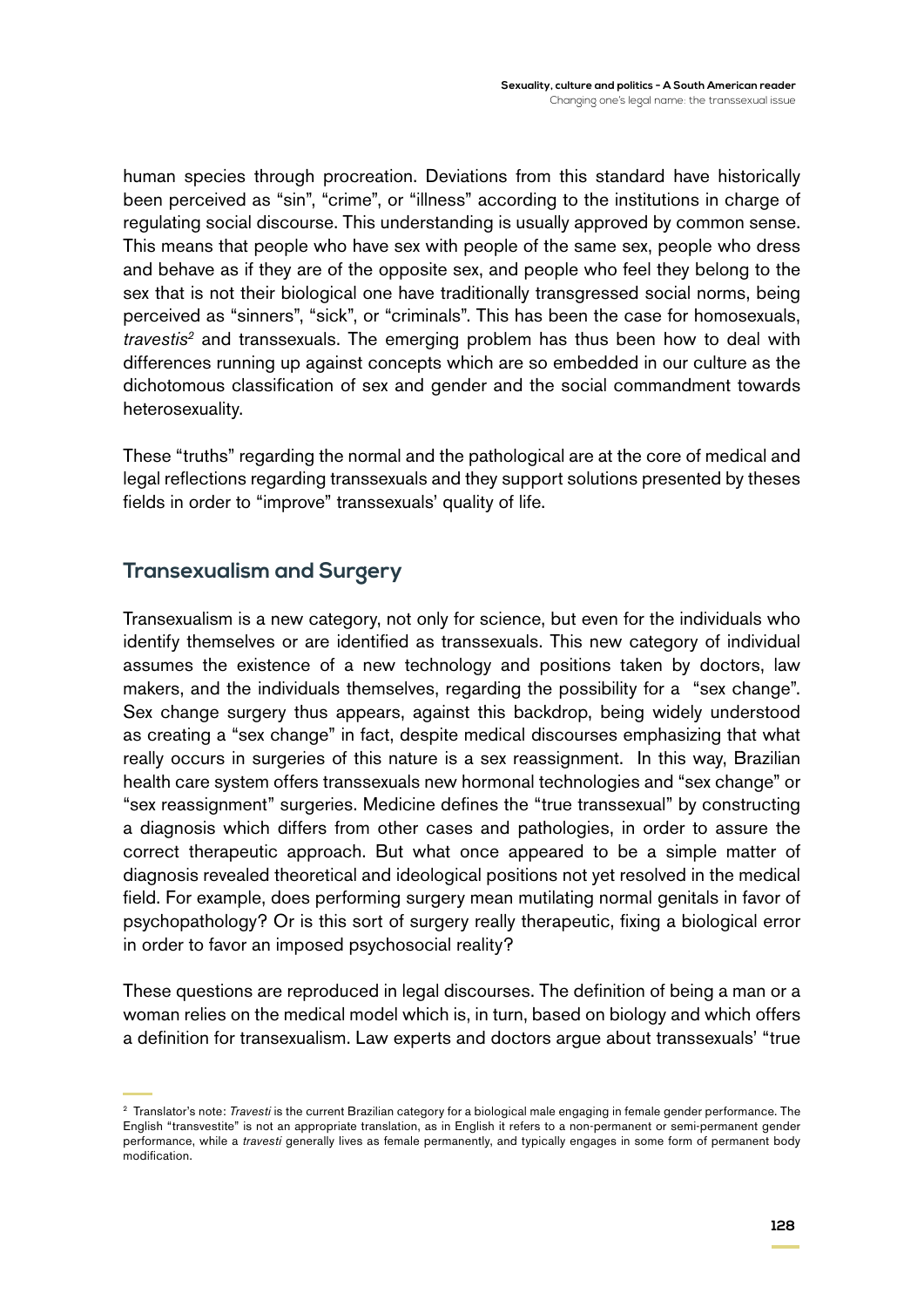sex", who is a "true transsexual", if "sex change" surgery is correcting or mutilating, if individual have the right to amputate parts of their own body, and what they are "really" transformed into when doing so.

Sometimes the two discourses enter in conflict, as when medicine performs sex change surgery and the law denies the sex and name changes in legal documents, sometimes leaving a transsexual person in a worse condition than the one they were previously in. Only those surgeries performed according to the standards of the Brazilian Federal Counsel of Medicine can reduce the risk of a legal denial for name/sex change on one's documents. Those transsexuals who do not go through the "official" process are at risk of not being able to change their names. Famous Brazilian transsexual Roberta Close encountered this problem, having undergone surgery in Europe and then not being allowed to change her documents in Brazil.

From a subjective viewpoint, sex change surgery offers transsexuals the opportunity to fully enjoy the feeling of belonging to one gender and not to the other, making gender identity compatible with sexual identity. But along with the biological issues, civil issues arise following surgery, such as changes in name, gender, affiliation, marital status, legal rights and duties. These also need to be dealt with.

In order to have access to surgery, transsexuals need to be evaluated by a medical board. Therefore, they seek a hospital in order to achieve the necessary transsexual diagnosis, which will allow them to be accepted in a surgery preparation program. After two years in said program, they will be allowed to have the surgery and obtain a "complete" transformation with regards to their gender identity.

From the medical perspective, body changes, the use of a social identity that differs from the biological gender, and requests for sex change through surgery are key elements in a diagnosis of an individual as transsexual. With this diagnosis, one can be considered a "true transsexual". This may or may not make it easier for the individual to enter into a preparation program which will qualify them for surgery, however.<sup>3</sup>

In order to be diagnosed with transsexual syndrome (classified in DSM-IV4 as *gender identity disorder*) an individual must show an unshakable belief that they belong to a gender different from their biological one and demonstrate that they had feelings of inadequacy regarding their biological sex in early childhood. They also must express a desire to go through sex change surgery.

<sup>&</sup>lt;sup>3</sup> I am using the expression "true transsexual" with the intent of relativizing this mostly medical concept (and unquestioned among lay people). The term "true transsexual" was first used by Stoller (1982) and can be compared to the concept of the "primary transsexual", as used by Person and Ovesey (1974). For the different terms used to define transexuality, see Chiland (1999).

<sup>4</sup> The American Psychiatric Association's mental disorders manual, used as a reference in many countries.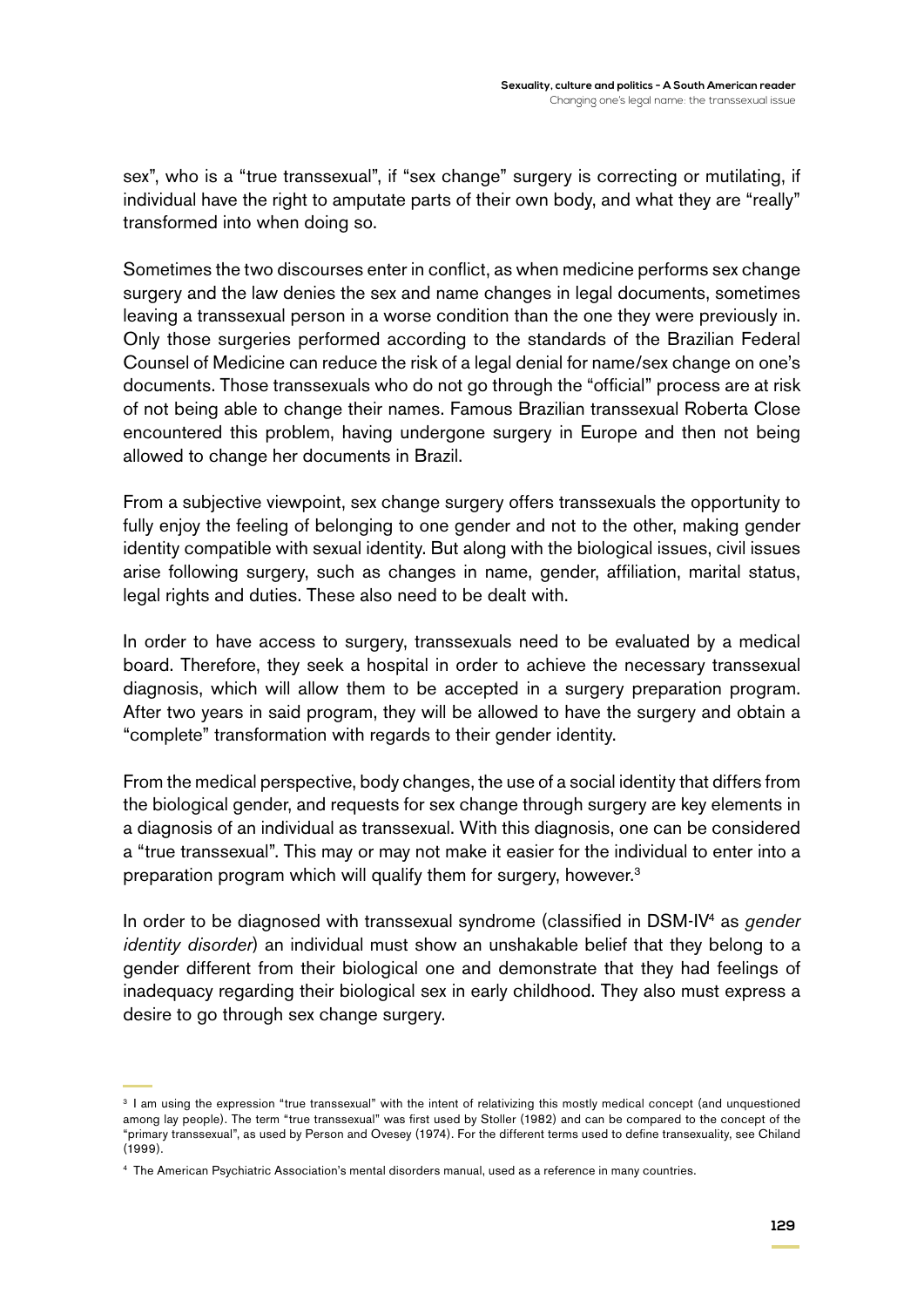Another criterion for a diagnosis of transexualism is non-use of genitals for erotic purposes, which excludes *travestis* who use their genitals in intercourse from this diagnosis. According to my data, individuals who consider themselves to be transsexuals can manipulate this medical discourse for their own ends. Although they may not fulfill completely the diagnostic criteria (by using their genitals for erotic purposes, for example) they can fake behavior in order to meet medical expectations and receive authorization for surgery.

Most transsexuals I interviewed consider sex change surgery to be the final solution to the problem of how to accommodate their biological sex with the one they feel they belong to. A belief that the form of one's genitals is the defining component of one's gender is implied here, and the desired procedure is often understood as "sex change" surgery instead of "sex reassignment."

Sex change surgeries were not legal in Brazil until 1997. Before that, transsexuals had to go to other countries and pay a high physical and economic price for inadequate medical care. Many report horrible pain and unsatisfactory results. As one of my informant's explains: "I heard many old stories about Colombia. That people used to go to Colombia to be operated on. When the time came for them to take out the [vaginal] mold, they'd find that their skin had stuck to it and as they were pulling it out they were also tearing at the skin…" Those who had more money were going to Casablanca, pioneers in this kind of procedure, or to European countries.

The legalization of sex reassignment surgery in Brazil marks the beginning of social identity transformation for many of my informants since, up until then, they did not feel they fit into the *travesti* or homosexual identities. This can be seen in the statements of several of the transsexuals I spoke to:

I first heard about transexualism about three years ago when a doctor talked about it on television. Before then, I thought I was a *travesti*, even though it did not feel right, since they don't want to have the surgery and my dream was to become a true woman.

Until then I thought I was a homosexual.

Before knowing about transsexuals, I didn't know what I was, I just knew I was different.

Some doctors consider surgery to be the proper therapeutic approach to "harmonizing gender and the brain", in spite of the risks involved in any surgical procedure.

Most transsexuals I interviewed agree with the doctors, believing that surgery solves the problem of corporal inadequacy.; and they list the social and subjective components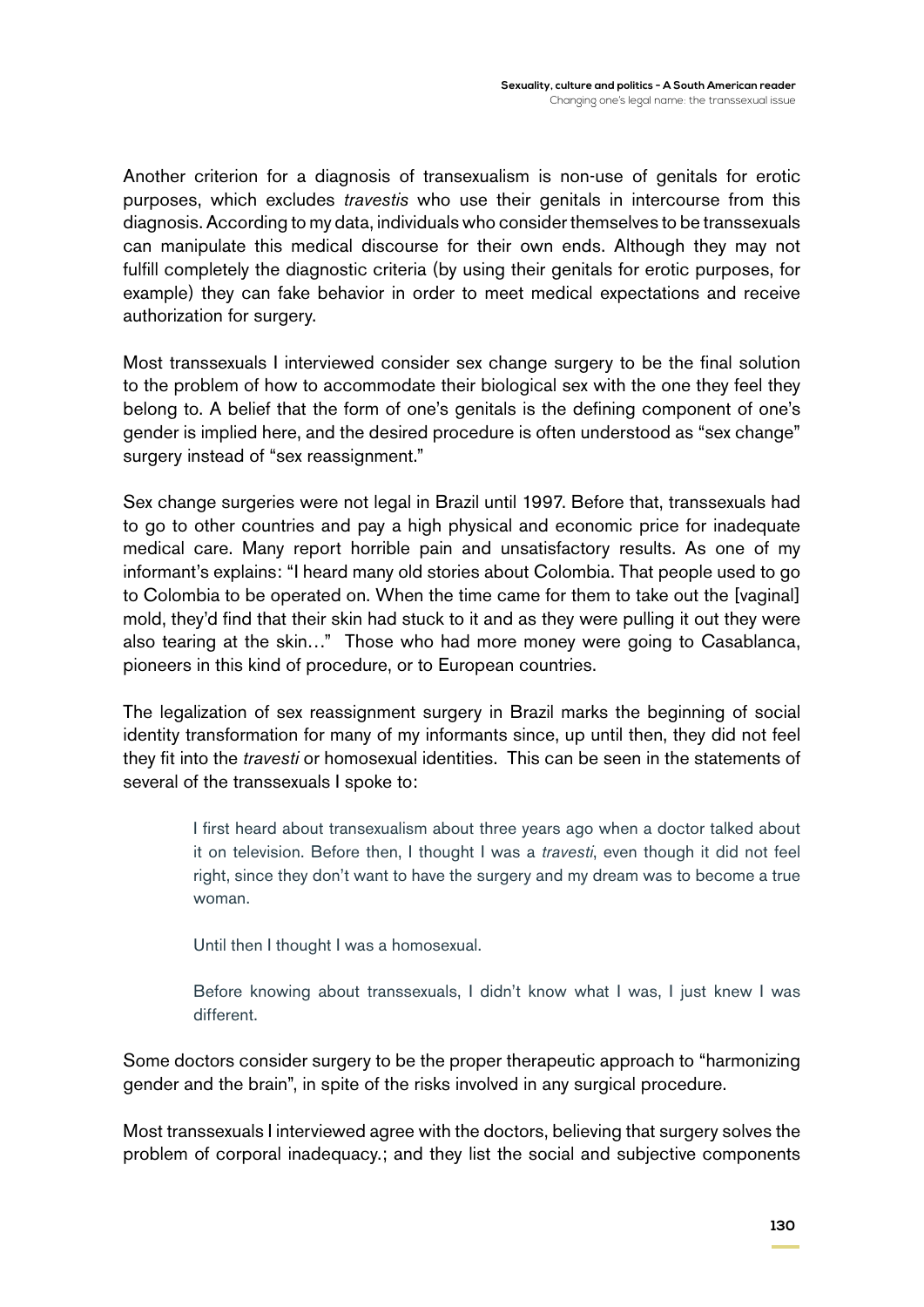benefits of the process as well. Conversely, when some surgical problem happens or the aesthetic results are not good, transsexuals usuarally hold onto the belief that somewhere in the world there is a perfect sex change procedure available. One might hear, for example, that "The surgery results are perfect in Thailand." This indicates transsexual's insistence that changes in the body define gender.

Despite the fact that sex change surgery appears to be liberal and innovative, it ends up efficiently masking the construction of mandatory male and female roles based upon biological sex in our society, given that it is the only way individuals can be diagnosed as transsexual. This hidden problem is also present in the legal sphere.

#### **Sex and the Law**

The law approaches the issue of transexualism through two different themes:

- 1. Authorization for surgery
- 2. Authorization for changing one's legal name

The juridical system's lack of clarity in regulating the claims of transsexuals before and after surgery has created much controversy in the legal field. Part of this is because the definition of *sex* has never before been subject to legal definition. Legal codes always treated differences between men and women as based on medical definitions, protecting the fundamentally dichotomous classification maintained by all known legal systems on the planet.

Although sex has not been the subject of any legal definition, when addressing issues of *sex* and *sexuality* legal authors agree that biological and psychosocial factors interact in order to construct someone's sex. Legal experts use highly complex medical definitions. Law books currently accept a multidimensional definition of sex that embraces biological (morphologic, genetic, chromosomic, gonadic, neural), psychological (self perception) and social (legal sex and the sex in which the individual was raised) factors.<sup>5</sup> Because of the multitude of factors defining 'sex', law experts question the effectiveness of sex change surgery in transforming a woman into a man and vice versa, since all decisions and consequences related to the sex change surgery depend upon this definition.

There are two alternatives to this problem:

*1. To accept sex as defined by the morphology of the genitals, as is still practiced for the purposes of civil registration.* In this case, surgery can result in sex change by

<sup>&</sup>lt;sup>5</sup> A detailed explanation of what is accepted by law makers in terms of the several components used to define 'sex' can be found in Perez (2001:65-89).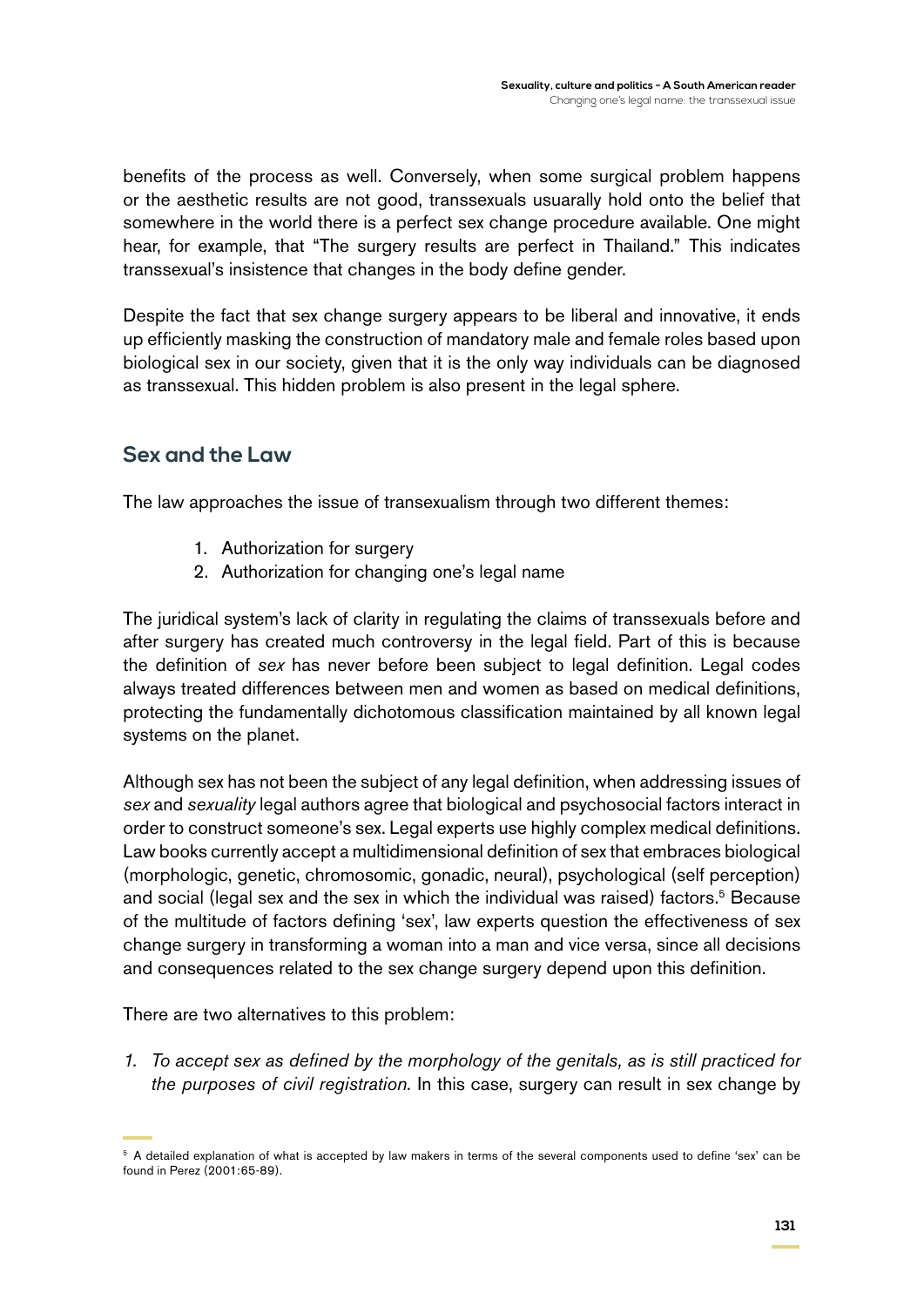transforming the appearance of the genitalia and even making it functional.

*2. If the morphologic classification is not accepted as sufficient for determining sex, as it currently stands, then psychosocial sex can be considered as more important in defining a person's sex.* In this case, surgery would be irrelevant and not needed, since psychological sex would be determinant. The transsexual's declaration that they belong to one sex and not to the other would suffice and the legal sex would be the one declared by the person.

Since the second option does not occur in practice, one can infer, in this case, the role of medicine is to help impose the dichotomous social acceptance of sex by deciding which of the two sexes a person belongs to, based solely on biological morphology. This situation can be seen in those contexts where transsexuals want to change their documents: the change occurs without obstacles if a person has undergone sex change surgery. With a transformed anatomy, the requirement for sex reclassification is fulfilled. Thus, the only thing being considered at the present to determine sex in juridical terms is genital morphology. This practice, however, does not take into consideration the existence of transsexuals already transformed by hormones, breast removal or implantation, other implants, permanent hair removal, and who do not want to undergo surgery. These individuals—who match almost all diagnostic criteria for transexualism except for the desire to have sexual reassignment surgery—are not able to change their documents.

#### **Medicine and the Law**

Cultural, social and historic conditions produce the medical facts and classifications influencing legal programs; which will, in return, affect cultural and social conditions. The Brazilian legal system currently relies on medical classifications and, in analyzing the various legal issues regarding sex and established social relations, follows the medical field's understandings and it transformations regarding normal sex and appropriate sexuality. In this way, issues affecting homosexuals, *travestis* and transsexuals are considered, each according to their specificities, following the different diagnoses established by doctors.

Issues related to transsexuals encompass situations that are more complex than those related to homosexuals, however. For both groups, there are issues of rights and sexual orientation, but transsexuals also confront the particular question of surgery. Here is where the interdependency between law and medicine and the non-solved tensions between them appear.

Up until now, the concept of "a mistake of Nature" has been crucial for sex change surgery. The correction of this "mistake" allows a change in an individual's documents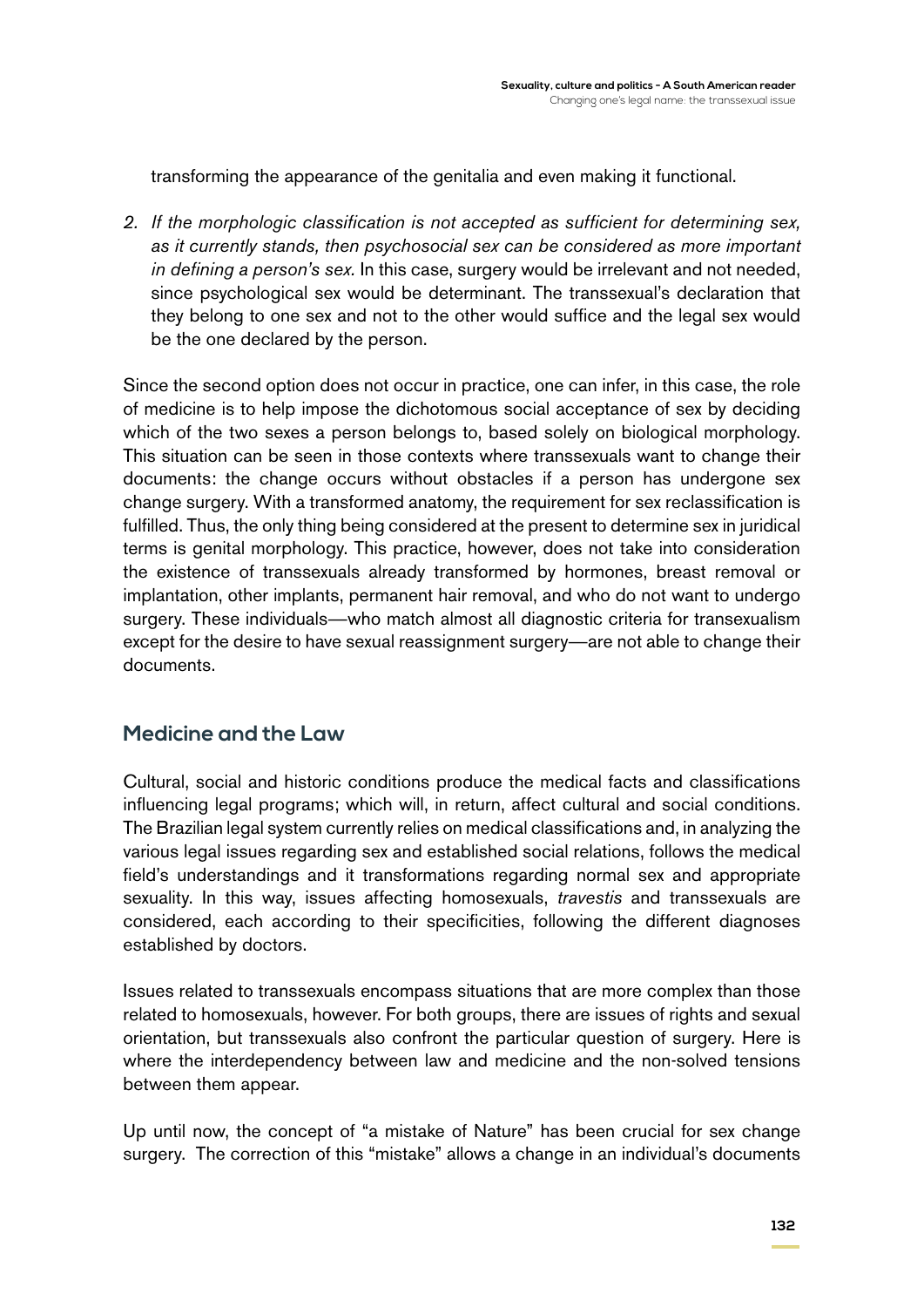and name. In other words, the biomedical model of two sexes and the need to be suitable to only one of them is itself a pre-condition which makes the desired changes possible.

Individuals mentally at odds with their biological sex have no other option but to go through surgery in order to win the right to change their legal documents. This is the basis of the law, because the anatomical difference between sexes is one of the paradigms for civil rights.

If the reason to perform the surgery and/or legal name change followed the fundamental principle of equality, enshrined in human rights, surgical changes could be optional and document changes could happen even when the individual did not want surgery. In this case, however, medical science could not justify the surgery as *correctional* and the doctor who performed it would risk being accused of mutilation.  $SUS^6$  would not be obliged to pay for the surgery since it would no longer correct a mistake of nature. If the biomedical perspective is kept, SUS can pay for the surgery and the surgeon will not be penalized, but transsexuals will be forced to undergo the procedure in order to change their documents.

This is the paradox between the medical and legal positions regarding sex change. The medical position prescribes sexual and social identity transformation before surgery in order to have a better evaluation and follow up; the law only allows document changes after the procedure. During their participation in the programs preparing for surgery (and which last a minimum of two years), transsexuals suffer the embarrassment of having legal documents that do not match their social lives and experience a type of "false representation."

## **The Resolution by the Brazilian Federal Council of Medicine**

Only recently has permission to perform sex change surgery been granted. This option was established by Resolution 1482/97 by the Federal Council of Medicine, authorizing and standardizing sex change procedures in Brazil.7 Authorization is limited to university or public hospitals connected to research and the surgery is performed at no cost to the patient.

Even after the Federal Council of Medicine<sup>8</sup> changed its position and decided in favor of sex change surgery, there was no consensus among law makers regarding the

<sup>&</sup>lt;sup>6</sup> Unified Health System, the Brazilian federal program offering medical care free of charge.

<sup>7</sup> This type of surgery had already been performed in Brazil, in spite of its having been forbidden. The case of Roberto Farina, a doctor and a professor, is well known. He was criminally denounced for operating on Waldir Nogueira and was initially judged and condemned, being found not guilty on appeal (Case # 799/76, São Paulo 17<sup>th</sup> Criminal Court).

<sup>&</sup>lt;sup>8</sup> Previous approaches held that a physician performing sex change surgery was committing an ethically problematic and illicit act, since this was seen as mutilation: a grave offense against the integrity of the body (PERES, 2001, p. 189, note 313.)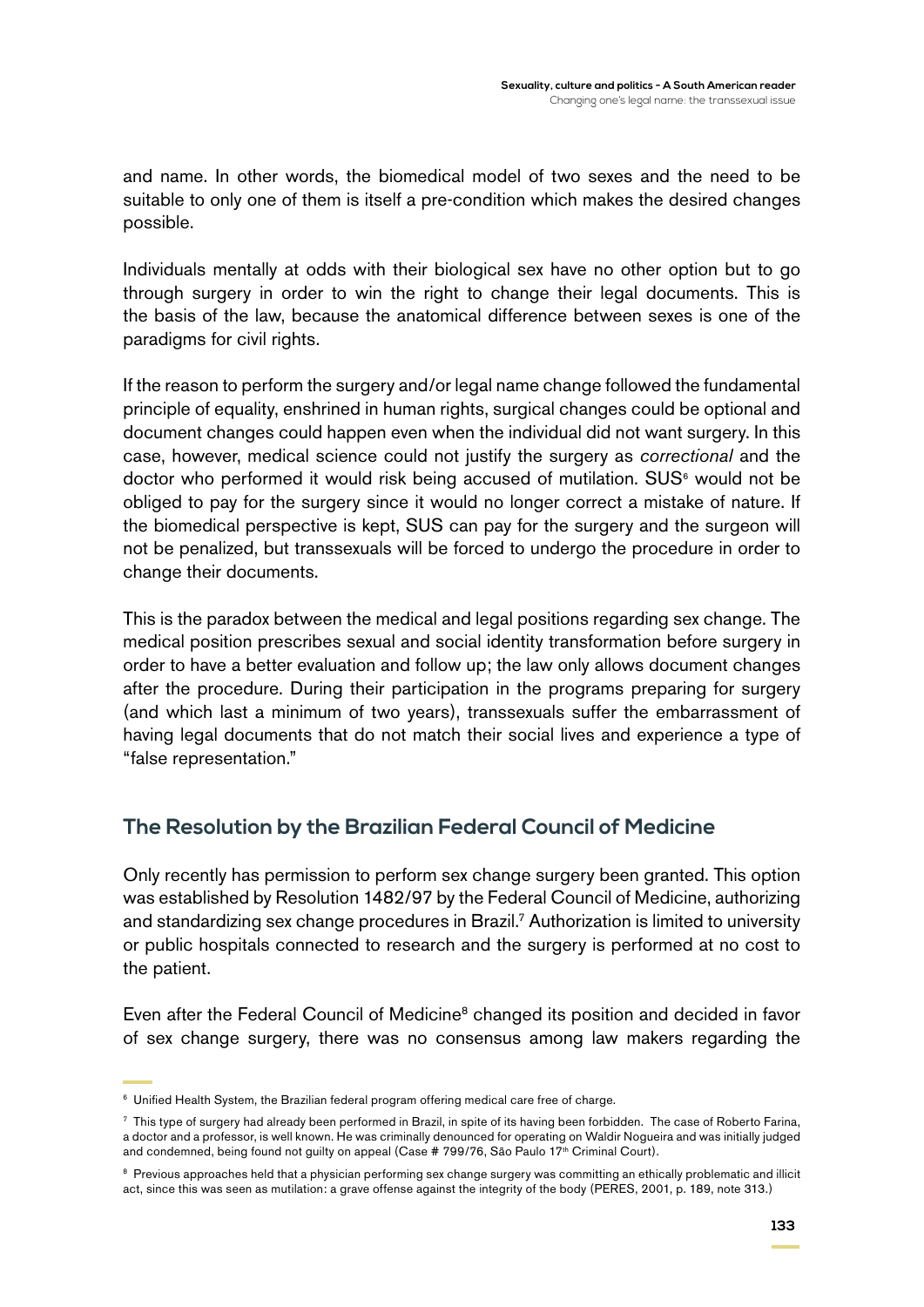issue, and the need to create new laws remains. The legal implications of law makers' acceptance of medical definitions can be seen not only in cases related to sex and name change, but also in cases regarding marriage, inheritance, children, adoption, civil rights, and other obligations.

The state of Rio Grande do Sul is currently a reference for decisions which changed the traditional focus of the law. Authors from that region (Cf. Dias, 2001; Giorgis, 2002; Silveira, 1995; Rios, 2001; 2002) have distinguished themselves by interpreting law, providing reflections and making decisions on sexual rights. Gay and feminist movements struggling against discrimination are also gaining ground and are demanding changes regarding minority rights.

Although this scenario can be recognized as progressive, it coexists within the context of the paradoxical positions discussed above. Legally, this may not be a unique situation when dealing with sexual rights. When dealing with transsexuals, however, a tension remains between psychological concepts and biological sex, with serious consequences in terms of individual rights.

## **Personal Documents**

The birth certificate is the first personal identity document a person receives in Brazil. Besides other information, it establishes a newborn's name and sex. It is a basic document used as reference for all the others to come, defining sex for the rest of an individual's life. When children are registered and their sex stated, this is accepted *a priori*, without double checking or confirmation. It is surprising how difficult it is to change the record later on in life (as transsexuals desire), since this registry of birth is based upon the legal principle of the inalienability of personhood.

This same principle also applies to the date and time of birth; ones parents' names, last names (optional) and civil status; and the child's name and gender. The principle states that none of these elements were chosen by the child and therefore the record cannot be altered at will. The reasons cited for this include the fact that one's name is linked to matters of public order and that the birth certificate is proof of a person's existence and their entrance into the legal realm.

Even though the sex change surgery could be considered mutilation, if we allow sex change surgeries without allowing the document change, we are guilty of allowing mutilation under the premise that we are doing so to improve transsexuals' quality of life. At the same time, we would be prohibiting an individual's access to documents matching a condition which is essential to improve the quality of their life.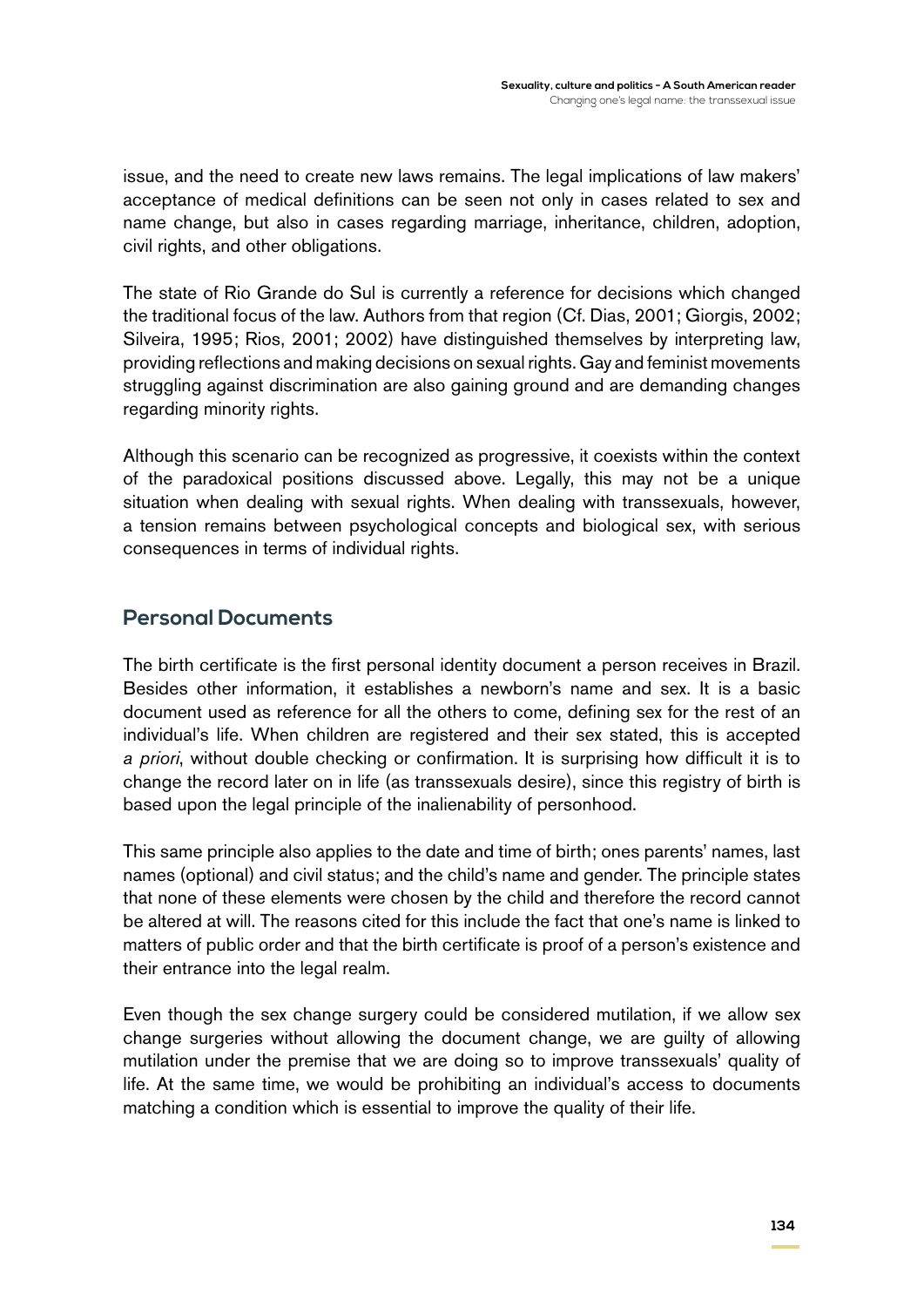This change in documents is extremely important. It is only through proper documentation matching their social identity that transsexual individuals are able to avoid all kinds of humiliations and embarrassments.

There are many stories of vexatious situations transsexuals undergo in public places because of issues regarding their identification documents. On one hand, lack of documents can block access to certain public places. On the other, possessing documents that do not match one's gender and sex performance creates several problems, such as questions regarding the documents' validity, leading to potential social humiliation.

## **Marriage and Parentage**

Other aspects of transsexual demands are dealt with in the arena of civil law, because that is where sexual reassignment becomes more complex. Marriage, for example, legally regulates reproduction and is defined as a sexual union between two persons of the opposite sex for the purposes of building a legitimate family. Same sex marriage in Brazil is still not possible.

According to Szaniawski (1999), the idea that the basis for marriage is a legal union between men and woman for sex and procreation has not yet completely changed. There is no regulation against the marriage of transsexuals once the person has changed the sex in their documents, however. This is why those who have already gone through surgery and have not changed their names are not allowed to marry someone of their original sex: the law does not allow marriages between same sex individuals. Interestingly, the law reinforces the idea of psychological over biological sex in regarding whether or not a person can marry. Therefore, a transsexual could get married to someone of the opposite sex, but only after surgery and a name change. (Szaniawski, 1999)

There is a clear contradiction between the general predominance of the psychological sex concept and the demand for morphological genital transformation as a pre-requisite of marriage. Marriage directly depends on a name change which will only occur after sex change surgery. Because of this, only the operated transsexual can get married to a person of their original sex.

Other aspects of interpersonal relationships are also codified in the laws concerning transsexuals. For example, regarding the relationship between transsexual parents and their children, there is no law stating that transsexuals are inadequate parents. The children's legal status is not affected by their father or mother's reassignment. This does not mean that transsexual, homosexual, or bisexual parenthood cannot be legally challenged, as in the well known case of the son of singer Cassia Eller, whose custody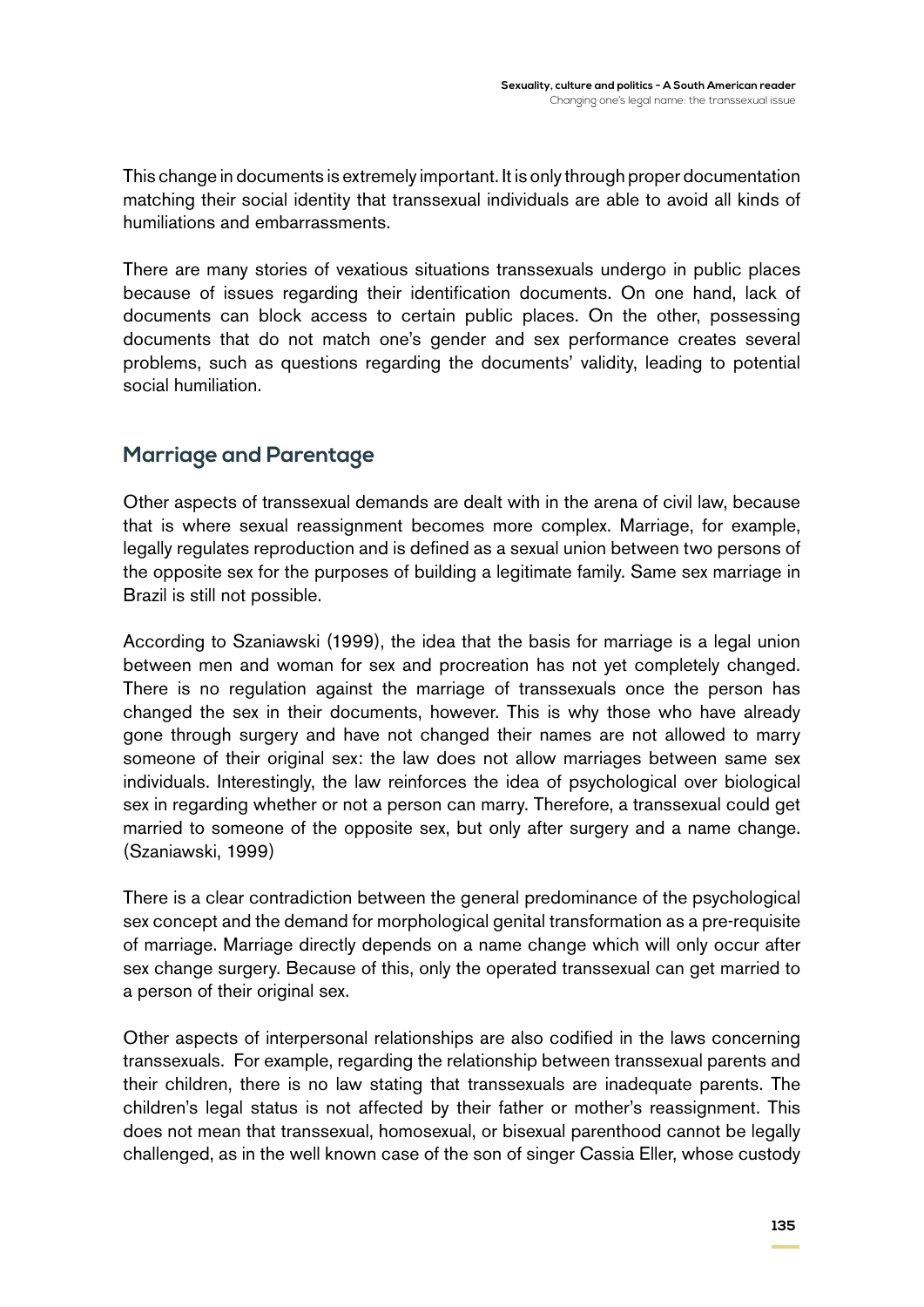was claimed by both her father and her partner after her death.<sup>9</sup>

Family law is thus another area where transsexual demands become an issue, in cases of custody claims, adoption, or in the use of new reproductive technologies. The desire to have children is also present among transsexuals, although this should not be surprising, since parenthood is highly valued in Brazilian society (Víctora, 1991;1996).

While surgery makes transsexuals "truly" men or women, it also makes it impossible for them to use their reproductive organs for procreation. This problem can be solved, however, using new reproductive technologies which allow one to deposit sperm or ovules in a clinic for later use with a surrogate mother who will receive one or the other in order to bear a child. Note that the existence of this technological alternative does not create social acceptance of the situation. In fact, the situation becomes complicated by many layers of problems associated with it, especially those related to Brazil's cultural emphasis on the biological links of parenthood.

It can be noticed that the lack of clear and specific legislation for different transsexual demands and the lack of different perspectives on this issue in the legal system itself are responsible for several challenges faced by those transsexuals who wish to live as citizens with full rights.

#### **Final Considerations**

Transsexuals' demands for surgery as well as medical and legal concepts are based on the supposition that a natural "sexual reality" is an "essence" determining a person's true sexual identity. Although paradoxical, it is considered to be possible to change gender by changing biological components of one's body, even though gender is "essentially" psychological.

Transsexuals embrace medical discourses, trying to be classified in a way that will make them eligible for sex change surgery, allowing them to change their name and distancing them from the stigma of "moral deviation" applied to homosexuals and *tracestis*. As one interviewee stated: "Saying that you are transsexual sounds more 'scientific'." There is an supposition of "moral innocence" regarding transsexual demands, since the problem is supposedly related to an innate disharmony between one's mind and one's body.

From the biological perspective, one can argue that surgery does not produce sex change because other aspects of biological sex, such as chromosomes, neural patterns, and the endocrinal system remain intact. At the same, post-operation transsexuals

<sup>9</sup> This issue was covered in the *Folha de São Paulo* newspaper article, Tendências/Debates, *Is it correct to give child custody to a homosexual spouse after the death of their counterpart?* , 12/02/2002. Opinião, A3.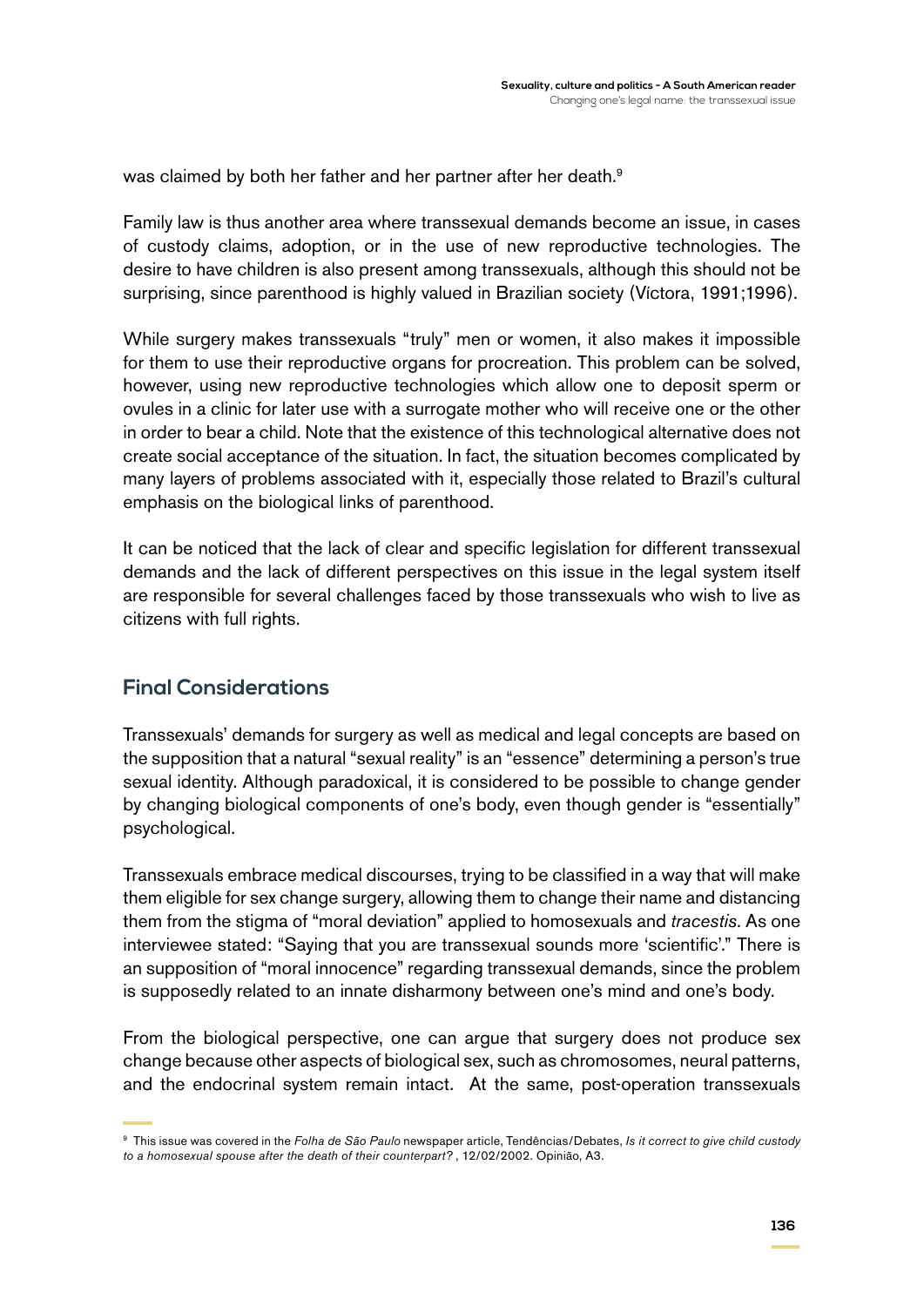cannot be classified as *travestis* any longer because of the morphological changes in their genitals, which are the most important determinants of belonging to a specific sex. For the same reason, transsexuals no longer belong to the sex to which they were born, although they do not entirely belong to the other sex, either. The medical community continues to classify them as transsexuals, emphasizing the fact they will always be transsexuals and never men or women. Nevertheless, those who went through the surgical process are usually proud about achieving a new identity and feel their efforts and suffering were not in vain.

#### **Regarding this context, law makers have three possible positions:**

a) *One based on the biomedical model.* They accept the diagnosis of *transexualism* as reason enough for surgery and subsequent changing of one's name.

b) *Another one based on the biomedical model.* They accept the diagnosis of *transexualism*, but since they do not believe that sex can be changed, they do not agree to surgery and the subsequent changing of one's name.

c) *One based on the constitutional right of equality.* They consider that people have rights to privacy and to the construction of a personality. In this way, they broaden the chances to find other alternatives for transsexual demands and new legislation on these issues.

If this last alternative is adopted, I believe that permission to change one's name should be granted without the requirement of surgery. In this way, the most pressing problem of transsexuals' lives would be solved and the demand for surgery would also be reduced. The law can thus improve transsexuals' social condition by making the name change easier and without requiring sex change surgery for those who have a social identity different from their biological one. Hopefully, this paper will contribute to an anthropological perspective in support of a dialogue between the medical system and the law regarding transsexuals.